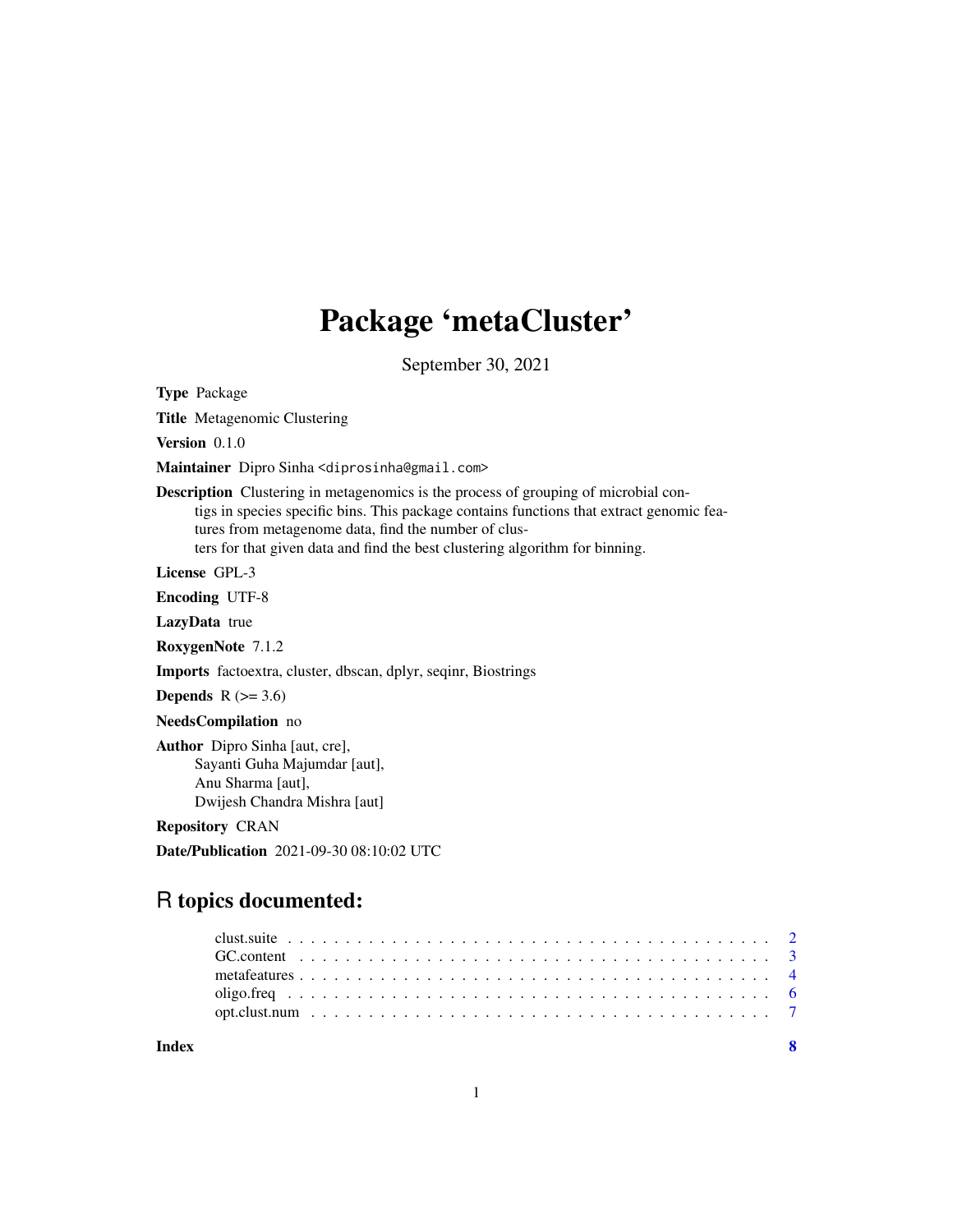<span id="page-1-0"></span>

# Description

This function will give the best clustering algorithm for a given metagenomics data based on silhouette index for kmeans clustering, kmedoids clustering, fuzzy kmeans clsutering, DBSCAN clustering and hierarchical clsutering.

# Usage

clust.suite(data, k, eps, minpts)

# Arguments

| data   | Feature matrix consisting of different genomic features. Each row represents fea-<br>tures corresponding to a particular individual or contig and each column repre-<br>sents different genomic features. |
|--------|-----------------------------------------------------------------------------------------------------------------------------------------------------------------------------------------------------------|
| k      | Optimum number of clusters                                                                                                                                                                                |
| eps    | Radius value for DBSCAN clustering                                                                                                                                                                        |
| minpts | Minimum point value of DBSCAN clustering                                                                                                                                                                  |

# Value

| kmeans                  | Output of kmeans clustering                           |
|-------------------------|-------------------------------------------------------|
| kmedoids                | Output of kmedoids clustering                         |
| fkmeans                 | Output of fuzzy kmeans clustering                     |
| dbscan                  | Output of dbscan clustering                           |
| hierarchical            | Output of hierarchical clustering                     |
| silhouette.kmeans       |                                                       |
|                         | Silhouette plot of kmeans clustering                  |
| silhouette.kmedoids     |                                                       |
|                         | Silhouette plot of kmedoids clustering                |
| silhouette.fkmeans      |                                                       |
|                         | Silhouette plot of fuzzy kmeans clustering            |
| silhouette.dbscan       |                                                       |
|                         | Silhouette plot of dbscan clustering                  |
| silhouette.hierarchical |                                                       |
|                         | Silhouette plot of hierarchical clustering            |
| best.clustering.method  |                                                       |
|                         | Best clustering algorithm based on silhouette index   |
| silhouette.summary      |                                                       |
|                         | Average silhouette width of each clustering algorithm |
|                         |                                                       |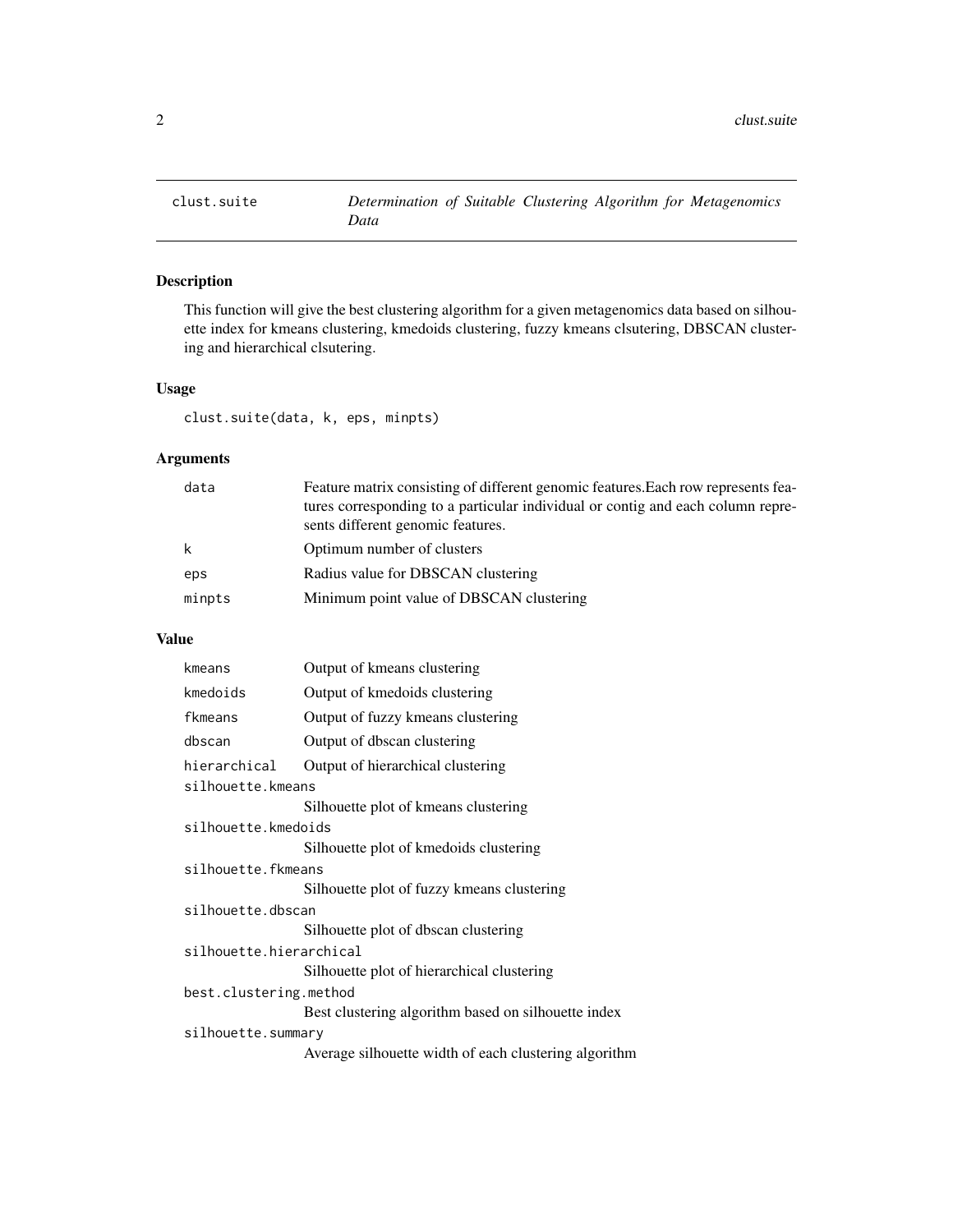#### <span id="page-2-0"></span>GC.content 3

# Author(s)

Dipro Sinha <<diprosinha@gmail.com>>,Sayanti Guha Majumdar, Anu Sharma, Dwijesh Chandra Mishra

# Examples

```
library(metaCluster)
data(metafeatures)
result <- clust.suite(metafeatures[1:200,],8,0.5,10)
```
GC.content *Calculation of GC content*

# Description

This function will calculate GC content from each sequence or contigs of a FASTA file.

#### Usage

```
GC.content(fasta_file)
```
# Arguments

fasta\_file Name of the fasta or multifasta file

# Value

Value of the GC content of each sequence or contig.

# Author(s)

Dipro Sinha <<diprosinha@gmail.com>>,Sayanti Guha Majumdar, Anu Sharma, Dwijesh Chandra Mishra

# Examples

```
library(metaCluster)
library(seqinr)
sample_data <- read.fasta(file = system.file("extdata/sample1.fasta", package = "metaCluster"),
seqtype = "DNA")gc <- GC.content(sample_data)
```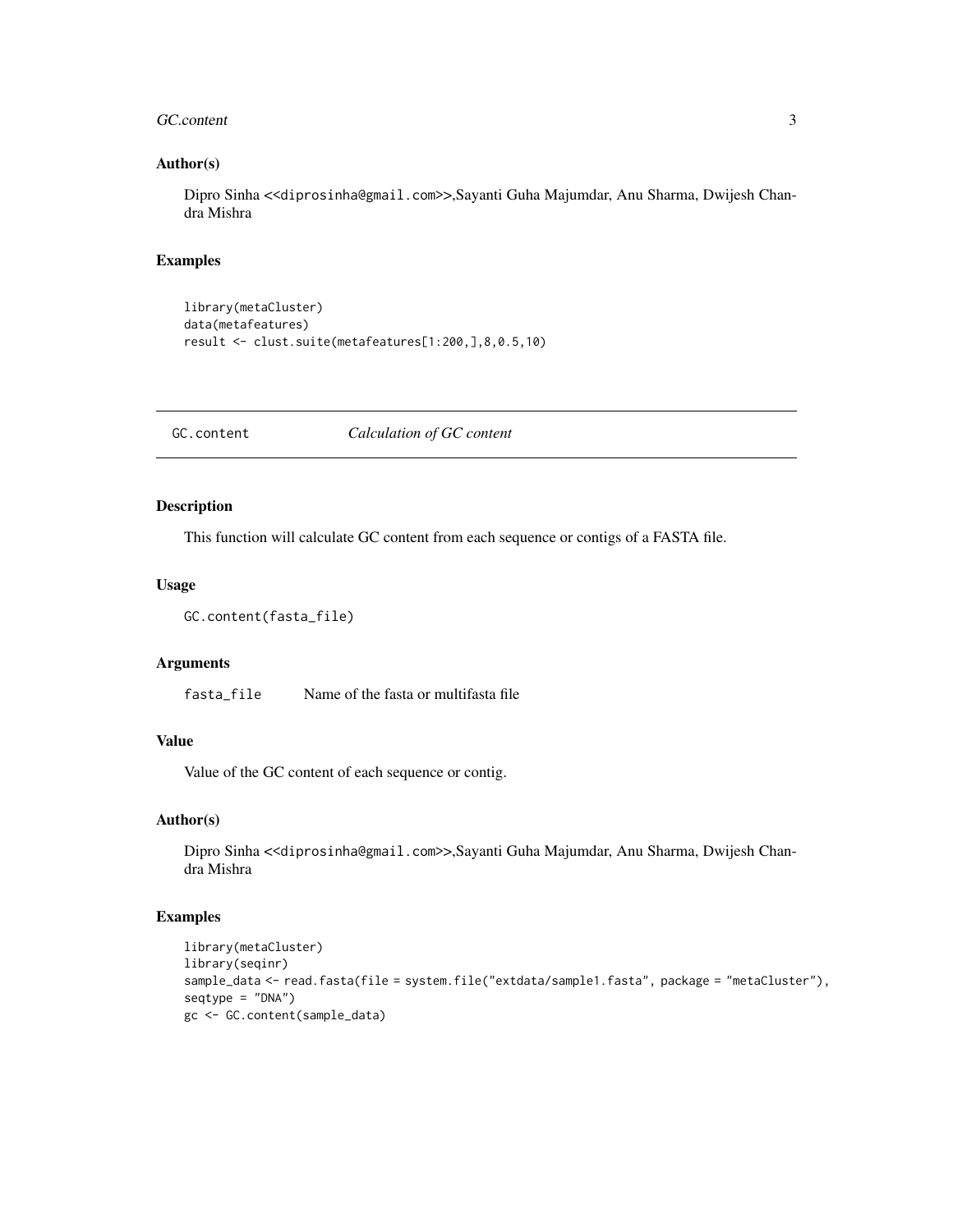<span id="page-3-0"></span>

# Description

Feature matrix consisting of different genomic features.Each row represents features corresponding to a particular individual or contig and each column represents different genomic features.

# Usage

data("metafeatures")

# Format

A data frame with 1196 observations on the following 8 variables.

| class a factor with levels contig-0 contig-1000000 contig-10000000 contig-100000000       |
|-------------------------------------------------------------------------------------------|
| contig-1000000000 contig-1001000000 contig-1002000000 contig-1003000000 contig-1004000000 |
| contig-1005000000 contig-1006000000 contig-1007000000 contig-100800000 contig-1009000000  |
| contig-101000000 contig-1010000000 contig-1011000000 contig-1012000000 contig-1013000000  |
| contig-1014000000 contig-1015000000 contig-1016000000 contig-1017000000 contig-1018000000 |
| contig-1019000000 contig-102000000 contig-1020000000 contig-1021000000 contig-1022000000  |
| contig-1023000000 contig-1024000000 contig-1025000000 contig-1026000000 contig-1027000000 |
| contig-1028000000 contig-1029000000 contig-103000000 contig-1030000000 contig-1031000000  |
| contig-1032000000 contig-1033000000 contig-1034000000 contig-1035000000 contig-1036000000 |
| contig-1037000000 contig-1038000000 contig-1039000000 contig-104000000 contig-1040000000  |
| contig-1041000000 contig-1042000000 contig-1043000000 contig-1044000000 contig-1045000000 |
| contig-1046000000 contig-1047000000 contig-1048000000 contig-1049000000 contig-105000000  |
| contig-1050000000 contig-1051000000 contig-1052000000 contig-1053000000 contig-1054000000 |
| contig-1055000000 contig-1056000000 contig-1057000000 contig-1058000000 contig-1059000000 |
| contig-106000000 contig-1060000000 contig-1061000000 contig-1062000000 contig-1063000000  |
| contig-1064000000 contig-1065000000 contig-1066000000 contig-1067000000 contig-1068000000 |
| contig-1069000000 contig-107000000 contig-1070000000 contig-1071000000 contig-1072000000  |
| contig-1073000000 contig-1074000000 contig-1075000000 contig-1076000000 contig-1077000000 |
| contig-1078000000 contig-1079000000 contig-108000000 contig-1080000000 contig-1081000000  |
| contig-1082000000 contig-1083000000 contig-1084000000 contig-1085000000 contig-1086000000 |
| contig-1087000000 contig-1088000000 contig-1089000000 contig-109000000 contig-1090000000  |
| contig-1091000000 contig-1092000000 contig-1093000000 contig-1094000000 contig-1095000000 |
| contig-1096000000 contig-1097000000 contig-1098000000 contig-1099000000 contig-11000000   |
| contig-110000000 contig-1100000000 contig-1101000000 contig-1102000000 contig-1103000000  |
| contig-1104000000 contig-1105000000 contig-1106000000 contig-1107000000 contig-1108000000 |
| contig-1109000000 contig-111000000 contig-1110000000 contig-1111000000 contig-1112000000  |
| contig-1113000000 contig-1114000000 contig-1115000000 contig-1116000000 contig-1117000000 |
| contig-1118000000 contig-1119000000 contig-112000000 contig-1120000000 contig-1121000000  |
| contig-1122000000 contig-1123000000 contig-1124000000 contig-1125000000 contig-1126000000 |
| contig-1127000000 contig-1128000000 contig-1129000000 contig-113000000 contig-1130000000  |
| contig-1131000000 contig-1132000000 contig-1133000000 contig-1134000000 contig-1135000000 |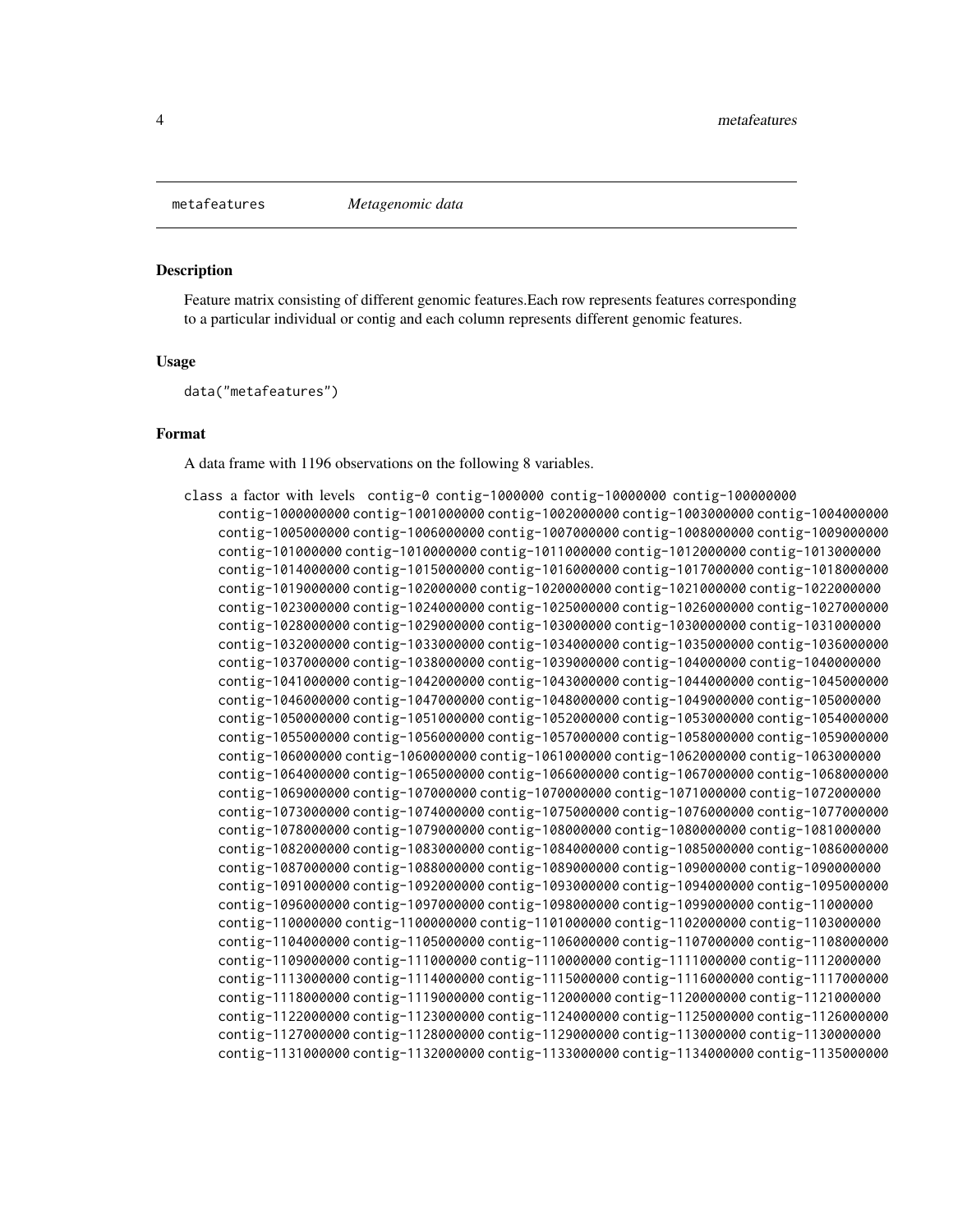contig-1136000000 contig-1137000000 contig-1138000000 contig-1139000000 contig-114000000 contig-1140000000 contig-1141000000 contig-1142000000 contig-1143000000 contig-1144000000 contig-1145000000 contig-1146000000 contig-1147000000 contig-1148000000 contig-1149000000 contig-115000000 contig-1150000000 contig-1151000000 contig-1152000000 contig-1153000000 contig-1154000000 contig-1155000000 contig-1156000000 contig-1157000000 contig-1158000000 contig-1159000000 contig-116000000 contig-1160000000 contig-1161000000 contig-1162000000 contig-1163000000 contig-1164000000 contig-1165000000 contig-1166000000 contig-1167000000 contig-1168000000 contig-1169000000 contig-117000000 contig-1170000000 contig-1171000000 contig-1172000000 contig-1173000000 contig-1174000000 contig-1175000000 contig-1176000000 contig-1177000000 contig-1178000000 contig-1179000000 contig-118000000 contig-1180000000 contig-1181000000 contig-1182000000 contig-1183000000 contig-1184000000 contig-1185000000 contig-1186000000 contig-1187000000 contig-1188000000 contig-1189000000 contig-119000000 contig-1190000000 contig-1191000000 contig-1192000000 contig-1193000000 contig-1194000000 contig-1195000000 contig-1196000000 contig-1197000000 contig-1198000000 contig-1199000000 contig-12000000 contig-120000000 contig-1200000000 contig-1201000000 contig-1202000000 contig-1203000000 contig-1204000000 contig-1205000000 contig-1206000000 contig-1207000000 contig-1208000000 contig-1209000000 contig-121000000 contig-1210000000 contig-1211000000 contig-1212000000 contig-1213000000 contig-1214000000 contig-1215000000 contig-1216000000 contig-1217000000 contig-1218000000 contig-1219000000 contig-122000000 contig-1220000000 contig-1221000000 contig-1222000000 contig-1223000000 contig-1224000000 contig-1225000000 contig-1226000000 contig-1227000000 contig-1228000000 contig-1229000000 contig-123000000 contig-1230000000 contig-1231000000 contig-1232000000 contig-1233000000 contig-1234000000 contig-1235000000 contig-1236000000 contig-1237000000 contig-1238000000 contig-1239000000 contig-124000000 contig-1240000000 contig-1241000000 contig-1242000000 contig-1243000000 contig-1244000000 contig-1245000000 contig-1246000000 contig-1247000000 contig-1248000000 contig-1249000000 contig-125000000 contig-1250000000 contig-1251000000 contig-1252000000 contig-1253000000 contig-1254000000 contig-1255000000 contig-1256000000 contig-1257000000 contig-1258000000 contig-1259000000 contig-126000000 contig-1260000000 contig-1261000000 contig-1262000000 contig-1263000000 contig-1264000000 contig-1265000000 contig-1266000000 contig-1267000000 contig-1268000000 contig-1269000000 contig-127000000 contig-1270000000 contig-1271000000 contig-1272000000 contig-1273000000 contig-1274000000 contig-1275000000 contig-1276000000 contig-1277000000 contig-1278000000 contig-1279000000 contig-128000000 contig-1280000000 contig-1281000000 contig-1282000000 contig-1283000000 contig-1284000000 contig-1285000000 contig-1286000000 contig-1287000000 contig-1288000000 contig-1289000000 contig-129000000 contig-1290000000 contig-1291000000 contig-1292000000 contig-1293000000 contig-1294000000 contig-1295000000 contig-1296000000 contig-1297000000 contig-1298000000 contig-1299000000 contig-13000000 contig-130000000 contig-1300000000 contig-1301000000 contig-1302000000 contig-1303000000 contig-1304000000 contig-1305000000 contig-1306000000 contig-1307000000 contig-1308000000 contig-1309000000 contig-131000000 contig-1310000000 contig-1311000000 contig-1312000000 contig-1313000000 contig-1314000000 contig-1315000000 contig-1316000000 contig-1317000000 contig-1318000000 contig-1319000000 contig-132000000 contig-1320000000 contig-1321000000 contig-1322000000 contig-1323000000 contig-1324000000 contig-1325000000 contig-1326000000 contig-1327000000 contig-1328000000 contig-1329000000 contig-133000000 contig-1330000000 contig-1331000000 contig-1332000000 contig-1333000000 contig-1334000000 contig-1335000000 contig-1336000000 contig-1337000000 contig-1338000000 contig-1339000000 contig-134000000 contig-1340000000 contig-1341000000 contig-1342000000 contig-1343000000 contig-1344000000 contig-1345000000 contig-1346000000 contig-1347000000 contig-1348000000 contig-1349000000 contig-135000000 contig-1350000000 contig-1351000000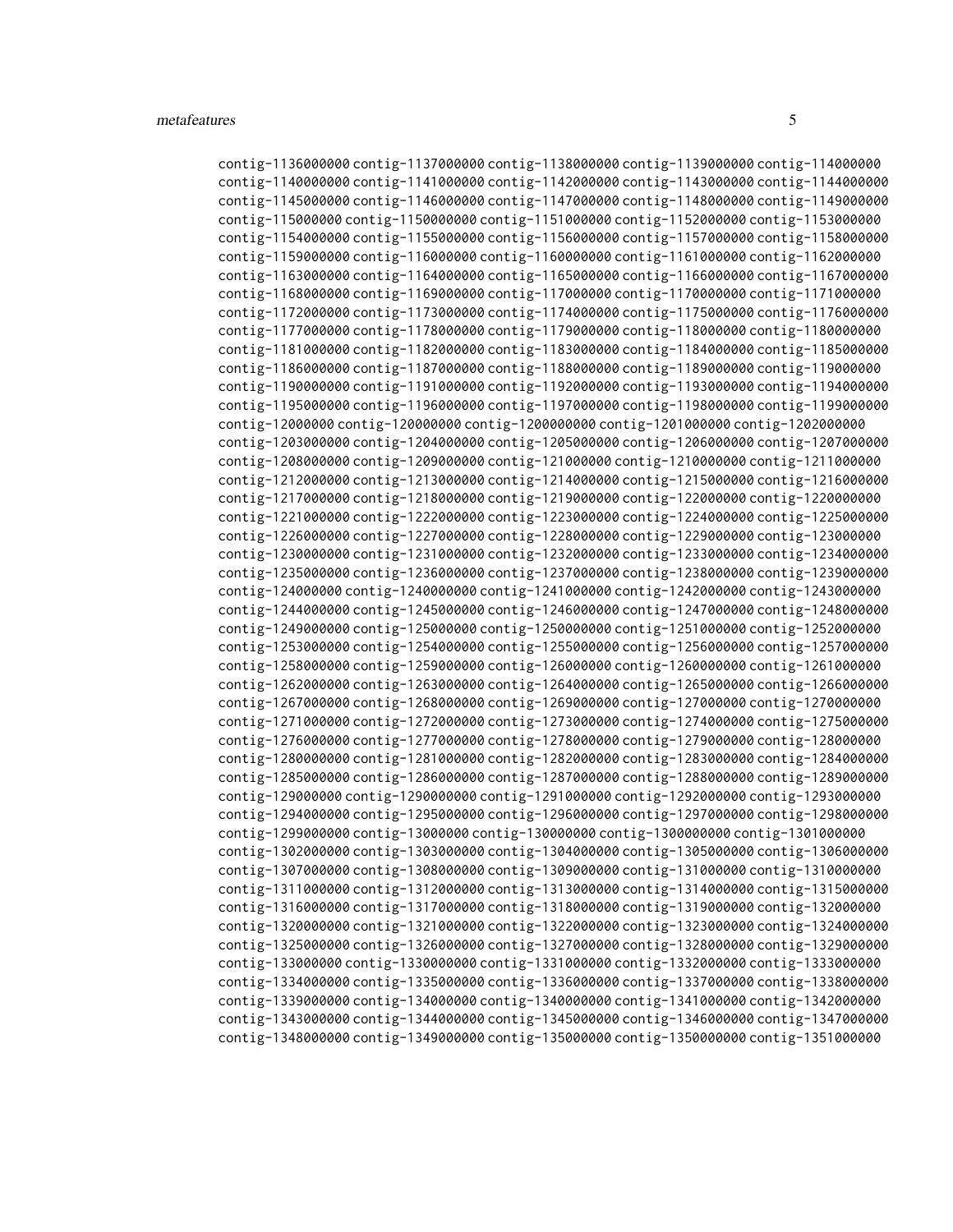<span id="page-5-0"></span>6 oligo.freq

```
contig-1352000000 contig-1353000000 contig-1354000000 contig-1355000000 contig-1356000000
    contig-1357000000 contig-1358000000 contig-1359000000 contig-136000000 contig-1360000000
    contig-1361000000 contig-1362000000 contig-1363000000 contig-1364000000 contig-1365000000
    contig-1366000000 contig-1367000000 contig-1368000000 contig-1369000000 contig-137000000
    contig-1370000000 contig-1371000000 contig-1372000000 contig-1373000000 contig-1374000000
    contig-1375000000 contig-1376000000 contig-1377000000 contig-1378000000 contig-1379000000
    contig-138000000 contig-1380000000 contig-1381000000 contig-1382000000 contig-1383000000
    contig-1384000000 contig-1385000000 contig-1386000000 contig-1387000000 contig-1388000000
    contig-1389000000 contig-139000000 contig-1390000000 contig-1391000000 contig-1392000000
    contig-1393000000 contig-1394000000 contig-1395000000 contig-1396000000 contig-1397000000
    contig-1398000000 contig-1399000000 contig-14000000 contig-140000000 contig-1400000000
    contig-1401000000 contig-1402000000 contig-1403000000 contig-1404000000 contig-1405000000
    contig-1406000000 contig-1407000000 contig-1408000000 contig-1409000000 contig-141000000
    contig-1410000000 contig-1411000000 contig-1412000000 contig-1413000000 contig-1414000000
    contig-1415000000 contig-1416000000 contig-1417000000 contig-1418000000 contig-1419000000
    contig-142000000 contig-1420000000 contig-1421000000 contig-1422000000 contig-1423000000
    contig-1424000000 contig-1425000000 contig-1426000000 contig-1427000000 contig-1428000000
    contig-1429000000 contig-143000000 contig-1430000000 contig-1431000000 contig-1432000000
    contig-1433000000 contig-1434000000 contig-1435000000 contig-1436000000 contig-1437000000
    contig-1438000000 contig-1439000000 contig-144000000 contig-1440000000 contig-1441000000
    contig-1442000000 contig-1443000000 contig-1444000000 contig-1445000000 contig-1446000000
    contig-1447000000
Dim.1 a numeric vector
Dim.2 a numeric vector
Dim.3 a numeric vector
Dim.4 a numeric vector
```
Dim.5 a numeric vector Dim.6 a numeric vector

gc a numeric vector

oligo.freq *Oligonucleotide Frequency*

#### **Description**

This function will calculate oligonucleotide frequency of each sequence or contig from a FASTA file.

# Usage

oligo.freq(fasta\_file, f)

#### Arguments

| fasta file | Name of the fasta or multifasta file |
|------------|--------------------------------------|
|            | Length of the oligonucleotide        |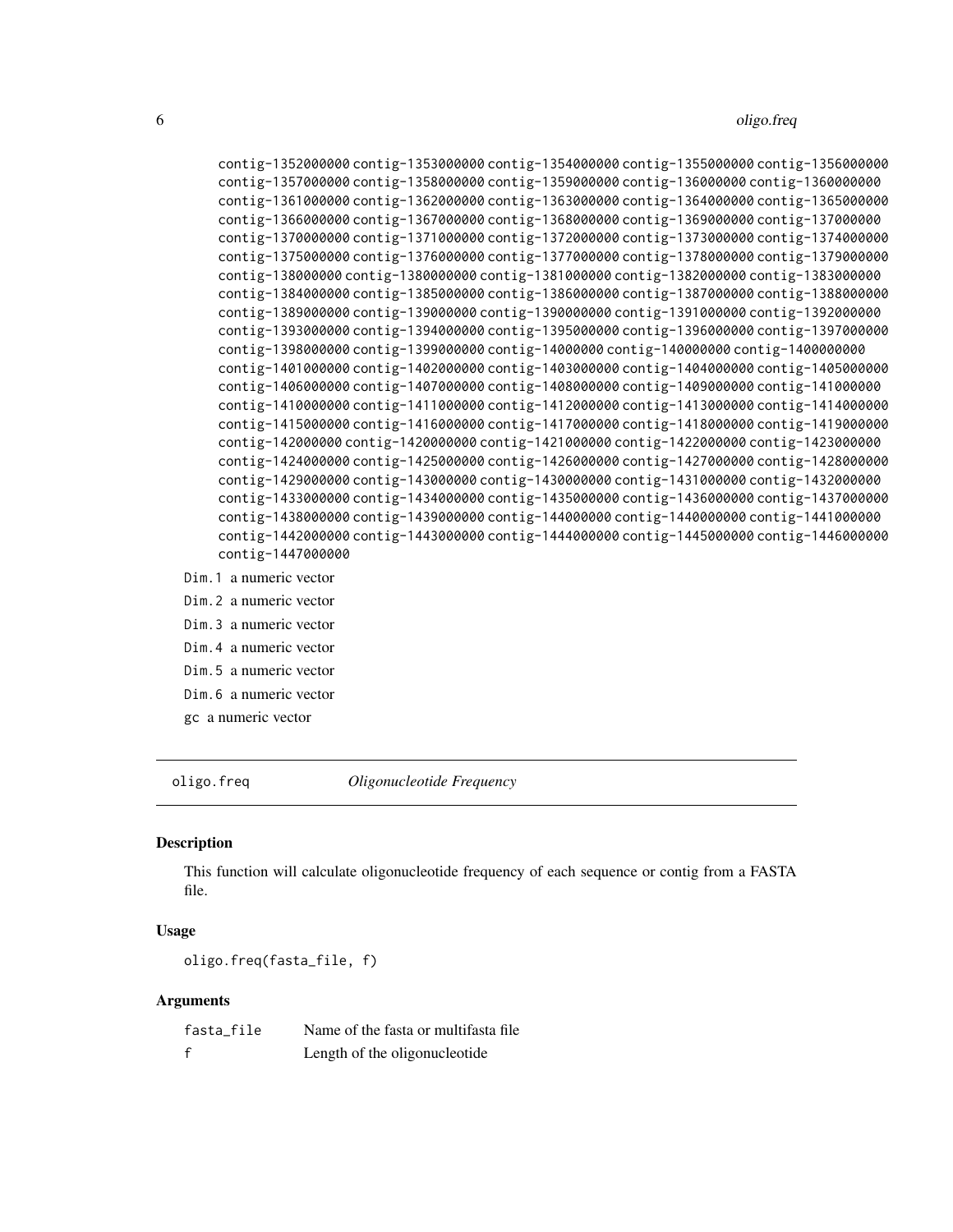# <span id="page-6-0"></span>opt.clust.num 7

# Value

Frequency value of each oligonucleotide of length specified by the user

#### Author(s)

Dipro Sinha <<diprosinha@gmail.com>>,Sayanti Guha Majumdar, Anu Sharma, Dwijesh Chandra Mishra

# Examples

```
library(metaCluster)
freq <- oligo.freq(fasta_file = system.file("extdata/sample1.fasta", package = "metaCluster"),4)
```
opt.clust.num *Finding Optimum Number of Cluster for Metagenomics Data*

# Description

This function will give optimum number of clusters based on Within Sum of Squares (wss) plot.

# Usage

opt.clust.num(data, nc, seed = 1234)

# Arguments

| data          | Feature matrix consisting of different genomic features. Each row represents fea-                                    |
|---------------|----------------------------------------------------------------------------------------------------------------------|
|               | tures corresponding to a particular individual or contig and each column repre-<br>sents different genomic features. |
| <sub>nc</sub> | Probable number of clusters                                                                                          |
| seed          | Seed value for iteration                                                                                             |

# Value

WSS plot

## Author(s)

Dipro Sinha <<diprosinha@gmail.com>>,Sayanti Guha Majumdar, Anu Sharma, Dwijesh Chandra Mishra

# Examples

```
library(metaCluster)
data(metafeatures)
wss_plot <- opt.clust.num(metafeatures[1:200,], nc=10, seed = 1234)
```